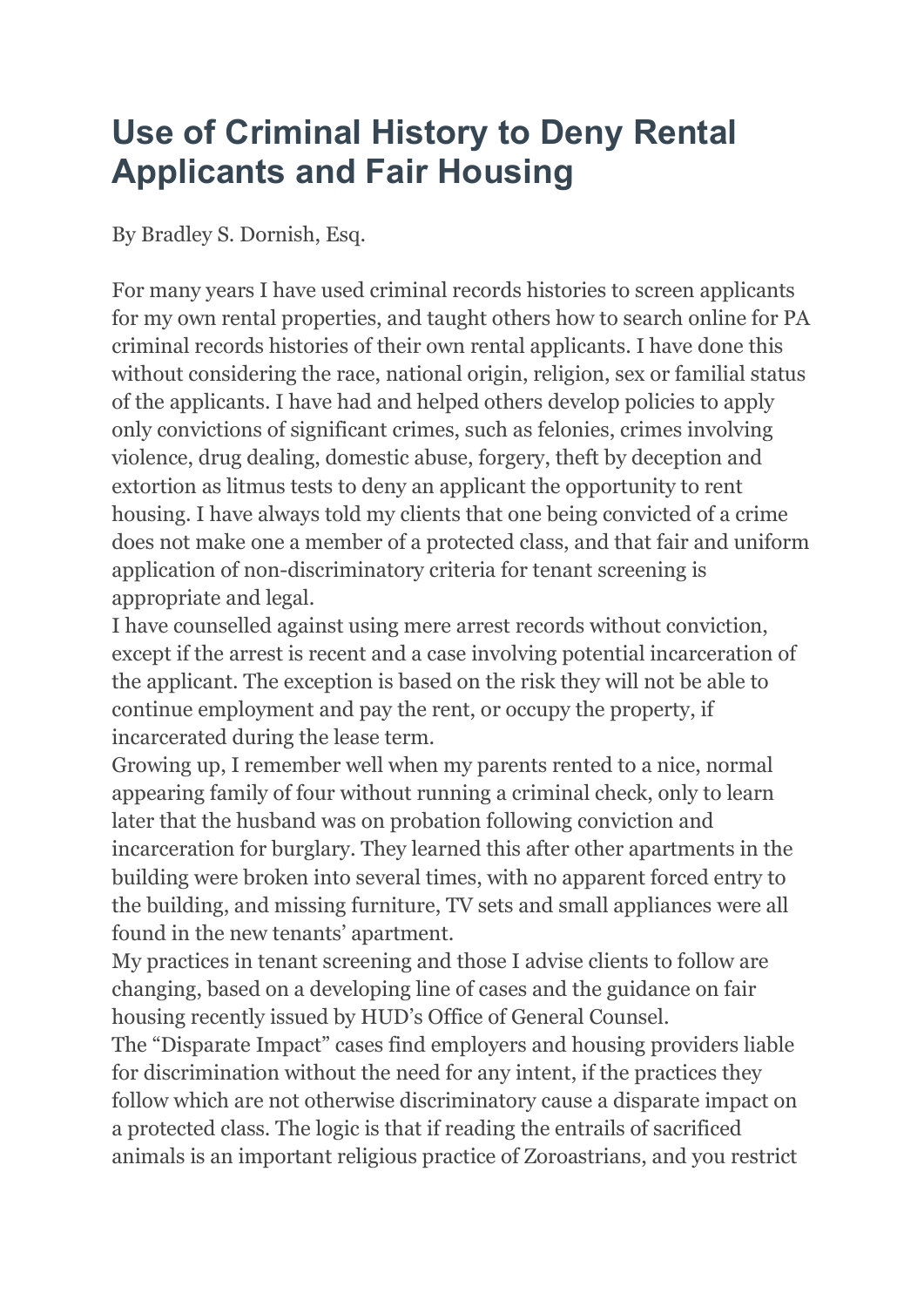the practice without showing a legally sufficient justification for the restriction, you are liable for discriminating against Zoroastrians. On April 4th, 2016, the office of General Counsel of the U.S. Department of Housing and Urban Development, HUD's legal department, issued its "Guidance on Application of Fair Housing Act Standards to the Use of Criminal Records by Providers of Housing and Real Estate Related Transactions". Basically, this guidance is a ten page explanation of how use of criminal conviction histories has discriminatory effects on African Americans and Hispanics because there are higher rates of convictions and incarceration among those populations then the average for the entire population.

The first step outlined by HUD in its guidance is determining whether the landlord's criminal history practice has a discriminatory effect. HUD's guidance quotes studies showing nearly one third of the population of the U.S. has a criminal record. For 2013, HUD cites statistics that African Americans were arrested at a rate more than double the population as a whole, and make up 36% of the prison population, but only 12% of the U.S. population. HUD further cites data that Hispanics make up 22% of the prison population, but only 17% of the total U.S. population. By contrast, non-Hispanic Whites comprised 62% of the population, but only 34% of the prison population. Thus, the imprisonment rate for African American males is almost six times that for White males, and the rate for Hispanic males is over twice that for non-Hispanic White males.

HUD concludes that although these are national statistics and state and local statistics may be relevant to show differing conclusions, in the absence of different statistics, these statistics show reasonable cause to believe blanket use of conviction records would have a disparate impact on African American and Hispanic populations, and therefore have a discriminatory effect.

The second step of HUD's analysis is evaluating whether the landlord's criminal records policy is necessary to achieve a substantial, legitimate, nondiscriminatory interest. If HUD has found the discriminatory effect in step one, the burden in step two shifts to the landlord to prove that the challenged policy or practice is justified. That means the landlord has to provide evidence that the landlord has a substantial, legitimate, nondiscriminatory interest in using the criminal records policy it has, AND evidence that the policy is successful in achieving that interest or result.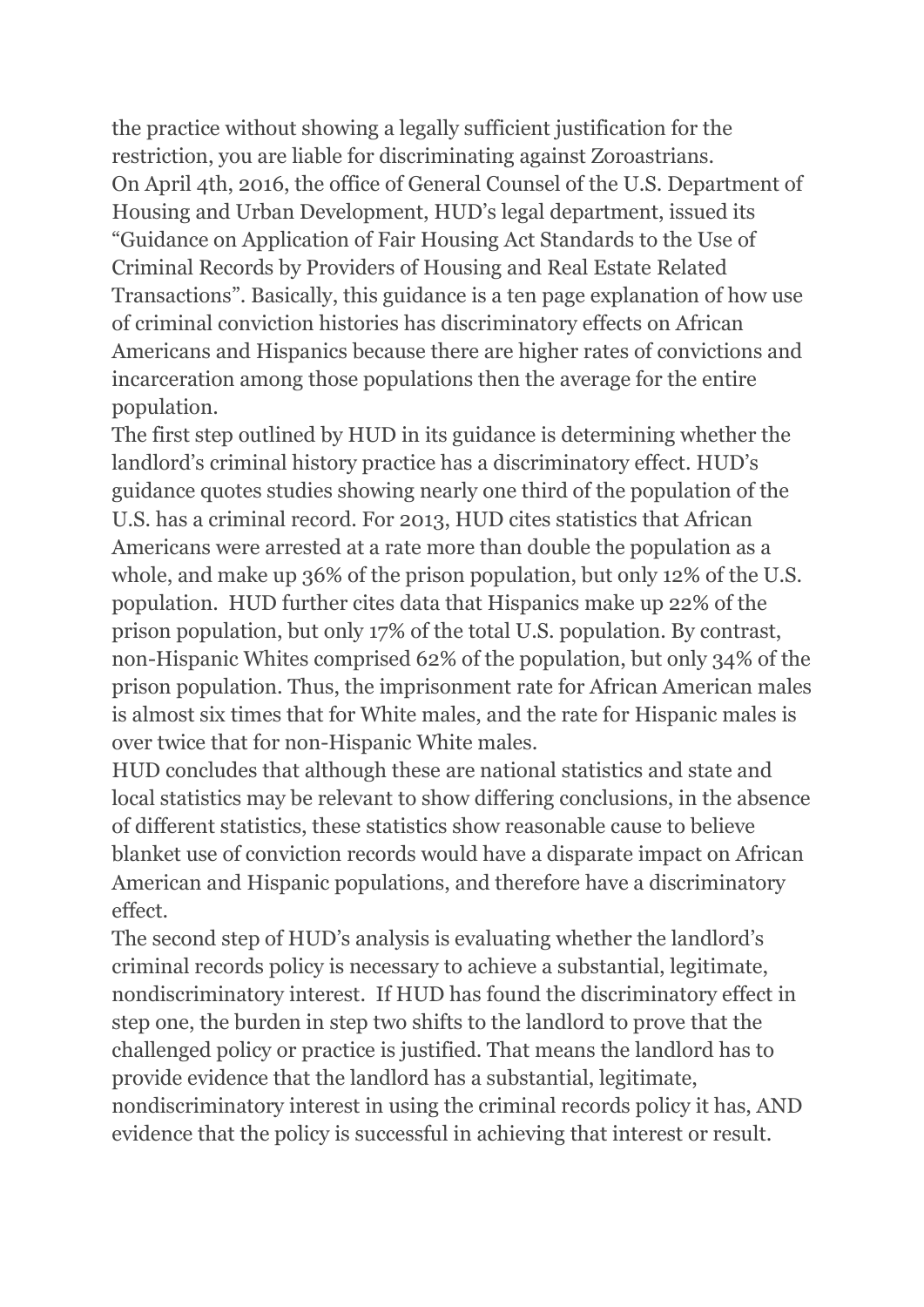Blanket statements that "we do this to protect other residents' will not cut it. You have to show evidence that your policy works.

In this part of its analysis, HUD comments that exclusion because of prior arrests not resulting in conviction will certainly fail to meet the landlord's burden. Further, exclusions based on prior conviction without considering the nature of the conviction, the length of time since the conviction, and what the person has done since will also most likely fail. In order to successfully exclude persons from tenancy based on prior convictions, HUD directs that the landlord must show that the way it uses conviction records accurately distinguishes between criminal conduct that indicates a demonstrable risk to resident safety and/or criminal conduct that does not. No more rejection of convicted embezzlers, forgers and tax evaders would appear to be available under this standard. As I recall, the only significant thing Al Capone, the notorious Chicago gangster was convicted of was income tax evasion. He never had a conviction for his role in the St. Valentine's Day massacre. A policy as directed by HUD would appear to mean Al Capone would qualify to rent your property.

The third step is evaluating whether there is a less discriminatory alternative to achieve the same result. Even if a landlord proves its policy of using conviction records actually works to provide a safer place for its tenants to live, HUD gives the prospective tenant an opportunity in its third step to show the landlord's goal could be met by a different screening process which would not prevent the applicant convicted of the crime which would pose a risk to tenant safety from being approved as a tenant. HUD suggests the tenant can show the facts or circumstances surrounding the criminal conduct, such as age at the time of the crime, evidence of being a good tenant before and/or after the conviction, and evidence of rehabilitation.

HUD also suggests that a landlord delay consideration of criminal history until after financial (credit and employment) requirements are met, to minimize the costs to the landlord associated with a more thorough and individualized review of the tenant's criminal history. All this time, I thought I was doing tenants a favor by screening criminal records first, and refunding their fee for a credit report if I rejected on criminal history first. One type of criminal conviction can absolutely still be a bar to tenancy, without violating the Fair Housing Act. Section 807(b)(4) of the Act provides that refusing rental to one convicted of "illegal manufacture or